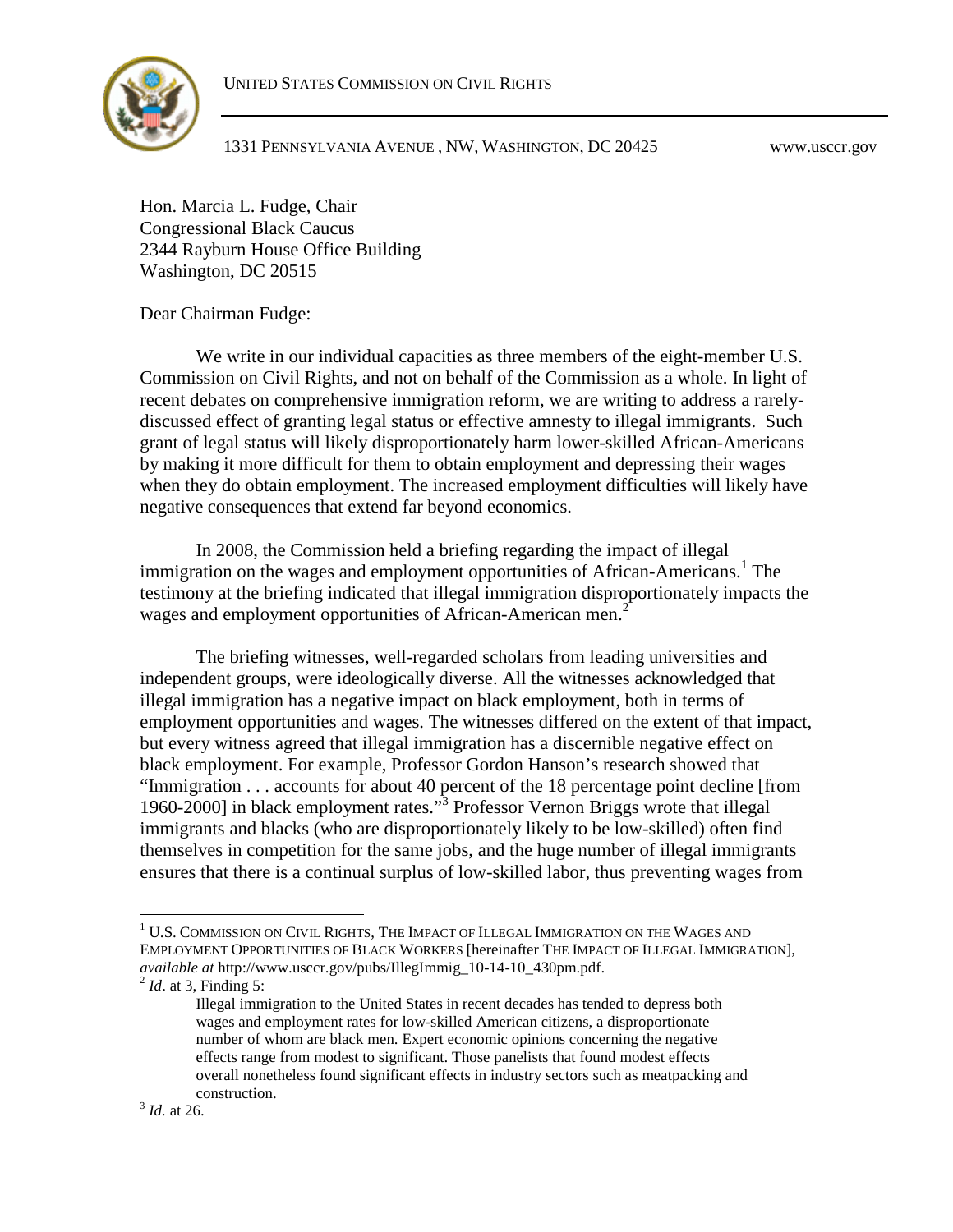

rising.<sup>[4](#page-1-0)</sup> Professor Gerald Jaynes's research found that illegal immigrants had displaced U.S. citizens in industries that had traditionally employed large numbers of African-Americans, such as meatpacking.<sup>[5](#page-1-1)</sup>

Illegal immigration has a disparate impact on African-American men because these men are disproportionately represented in the low-skilled labor force. The Census Bureau released a new report on educational attainment after the Commission issued its report. This report, released in February 2012, found that 50.9 percent of native-born blacks had not continued their education beyond high school.<sup>[6](#page-1-2)</sup> The same report found that 75.5 percent of foreign-born Hispanics had not been educated beyond high school, although it does not disaggregate foreign-born Hispanics who are legal immigrants from those who are illegal immigrants.[7](#page-1-3) However, Professor Briggs estimated that illegal immigrants or former illegal immigrants who received amnesty constitute a third to over a half of the total foreign-born population.<sup>[8](#page-1-4)</sup> Foreign-born Hispanics who are in the United Statesillegally are disproportionately male[.](#page-1-5)<sup>9</sup> African-Americans who have not pursued educationbeyond high school are also disproportionately male[.](#page-1-6)<sup>10</sup> These poor educational attainment levels usually relegate both African-American men and illegal immigrant men to the same low-skilled labor market, where they must compete against each other for work. $^{11}$  $^{11}$  $^{11}$ 

 $^6$  CAMILLE L. RYAN & JULIE SIEBENS, U.S. CENSUS BUREAU, EDUCATIONAL ATTAINMENT IN THE UNITED STATES: 2009 (Feb. 2012), at 7, *available at* http://www.census.gov/prod/2012pubs/p20-566.pdf.

9 Peter Skerry, *Splitting the Difference on Illegal Immigration*, NATIONAL AFFAIRS (Winter 2013), at 5 ("Of the undocumented immigrants over the age of 18 currently residing in the U.S., there are approximately 5.8 million males, compared to 4.2 million females."), *available at*

<span id="page-1-6"></span>http://www.nationalaffairs.com/doclib/20130102\_Skerry.pdf.

<sup>10</sup> THE IMPACT OF ILLEGAL IMMIGRATION, *supra* note 1, at 52; *see also* Anne McDaniel, Thomas A. DiPrete, Claudia Buchmann & Uri Shwed, *The Black Gender Gap in Educational Attainment: Historical Trends and Racial Comparisons*, 48 DEMOGRAPHY 889, 890 (2011) ("It is well known that black males trail black females on a range of key educational outcomes, including high school graduation, college enrollment, and college completion."), *available at* http://jrnetsolserver.shorensteincente.netdnacdn.com/wp-content/uploads/2011/10/fulltext.pdf.

<span id="page-1-7"></span><sup>11</sup> THE IMPACT OF ILLEGAL IMMIGRATION, *supra* note 1, *Statement of Vernon M. Briggs, Jr.*, at 37. [I]t is not everywhere that there is likely to be significant competition between low skilled black workers and illegal immigrant workers, but there are ample circumstances where there is – such as the large metropolitan labor markets of Los Angeles, New York, San Francisco, Chicago, Miami and Washington-Baltimore. Moreover, some of the fastest growing immigrant concentrations are now taking place in the urban and rural labor markets of the states of the Southeast – such as Georgia, North Carolina and Virginia, which never before were significant immigrant receiving states in previous eras of mass immigration. Indeed, about 26 percent of the nation's foreign-born population are now found in the states of the South – the highest percentage ever for this region. There is

<span id="page-1-1"></span><span id="page-1-0"></span><sup>4</sup> *Id.*at 37, 38-39

<span id="page-1-2"></span><sup>5</sup> *Id.* at 31.

<span id="page-1-4"></span><span id="page-1-3"></span><sup>7</sup> *Id.*

<span id="page-1-5"></span><sup>8</sup> THE IMPACT OF ILLEGAL IMMIGRATION, *supra* note 1, at 35-36.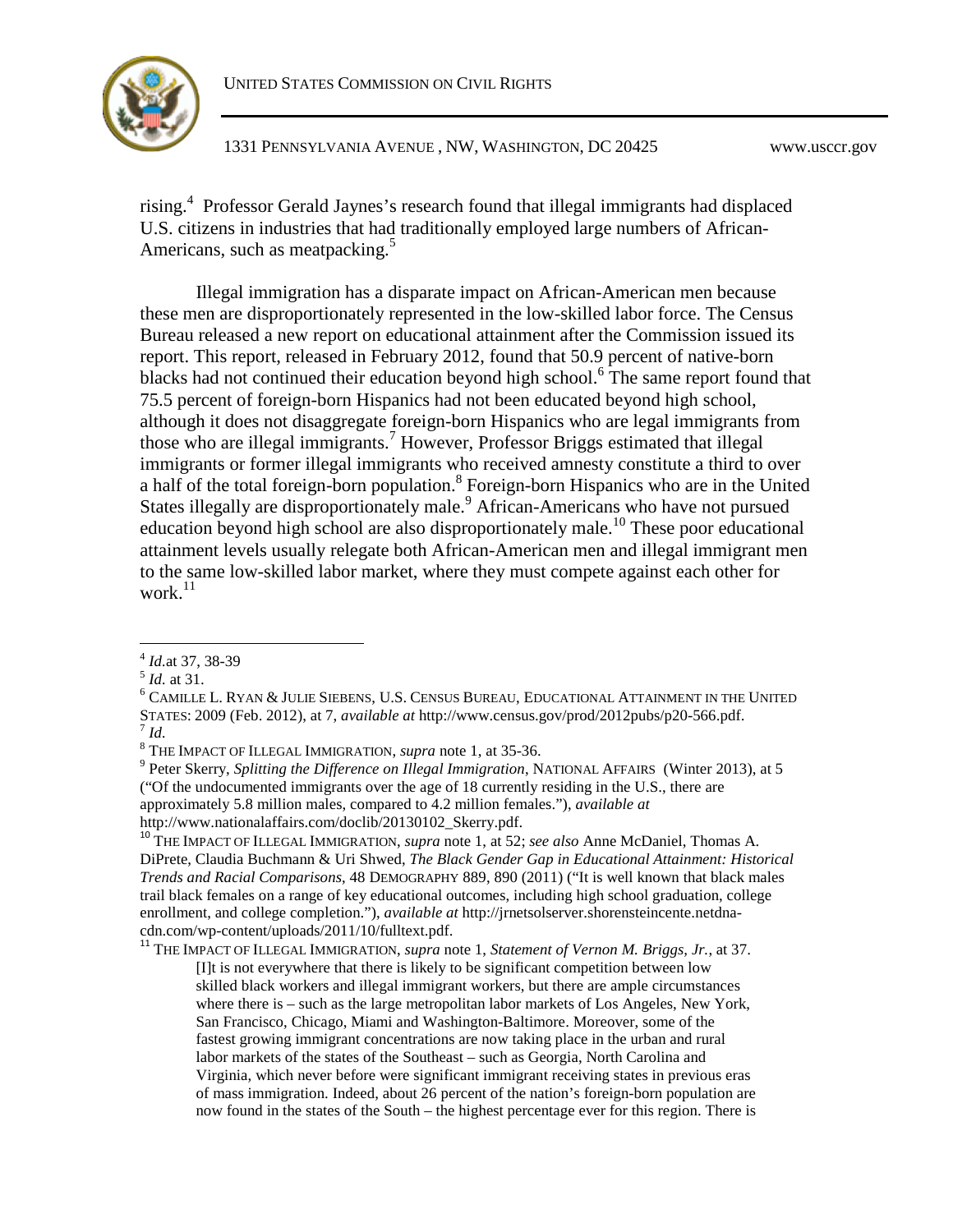

The obvious question is whether there are sufficient jobs in the low-skilled labor market for both African-Americans and illegal immigrants. The answer is no. As Professor Briggs noted in his testimony to the Commission, "In February 2008 . . . the national unemployment rate was 4.8 percent, but the unemployment rate for adults (over 25 years old) without a high school diploma was 7.3 percent."[12](#page-2-0) During 2007, "Black American adult workers without a high school diploma had an unemployment rate of 12.0 percent, and those with only a high school diploma had an unemployment rate of 7.3 percent."<sup>[13](#page-2-1)</sup> These statistics suggest both that there is an overall surplus of workers in the low-skilled labor market, and that African-Americans are particularly disfavored by employers.<sup>[14](#page-2-2)</sup> More recently, Professor George Borjas of Harvard wrote:

Classifying workers by education level and age and comparing differences across groups over time shows that a 10 percent increase in the size of an education/age group due to the entry of immigrants (both legal and illegal) reduces the wage of native-born men in that group by 3.7 percent and the wage of all native-born workers by 2.5 percent. . . . The same type of education/age comparison used to measure the wage impact shows that a 10 percent increase in the size of a skill group reduced the fraction of native-born blacks in that group holding a job by 5.1 percentage points.<sup>[15](#page-2-3)</sup>

Furthermore, these statistics reflect an economy that was not experiencing the persistent stagnation we are experiencing today. The country's economic woes have disproportionately harmed African-Americans, especially those with little education. In 2011, 24.6 percent of African-Americans without a high school diploma were unemployed, as were 15.5 percent of African-Americans with only a high school diploma.<sup>[16](#page-2-4)</sup> Two and half years into the economic recovery, African-Americans face particular difficulty obtaining employment. According to the Bureau of Labor Statistics,

<span id="page-2-3"></span><sup>15</sup> George Borjas, *Immigration and the American Worker: A Review of the Academic Literature*, Center for Immigration Studies (April 2013), *available at* http://cis.org/immigration-and-the-american-worker-reviewacademic-literature?utm\_source=E-mail+Updates&utm\_campaign=344e45830d-Borjas Study4 8 2013&utm\_medium=email.

mounting evidence that many of these new immigrants in this region are illegal immigrants.

<span id="page-2-1"></span><span id="page-2-0"></span><sup>&</sup>lt;sup>12</sup> THE IMPACT OF ILLEGAL IMMIGRATION, *supra* note 1, *Statement of Vernon M. Briggs, Jr.*, at 36. <sup>13</sup> *Id.*

<span id="page-2-2"></span><sup>14</sup> *Id.*, *Statement of Harry J. Holzer,* at 41.

Other evidence, including that by ethnographers, indicates that employers filling low-wage jobs requiring little reading/writing or communication clearly prefer immigrants to native-born blacks, and encourage informal networks through which immigrants gain better access to these jobs. The native-born black workers likely would be interested in some, but not all of these jobs, depending on their wages.

<span id="page-2-4"></span><sup>16</sup> U.S. DEPT. OF LABOR, *The African-American Labor Force in the Recovery* (Feb. 29, 2012), at Chart 3, *available at* http://www.dol.gov/\_sec/media/reports/BlackLaborForce/BlackLaborForce.pdf.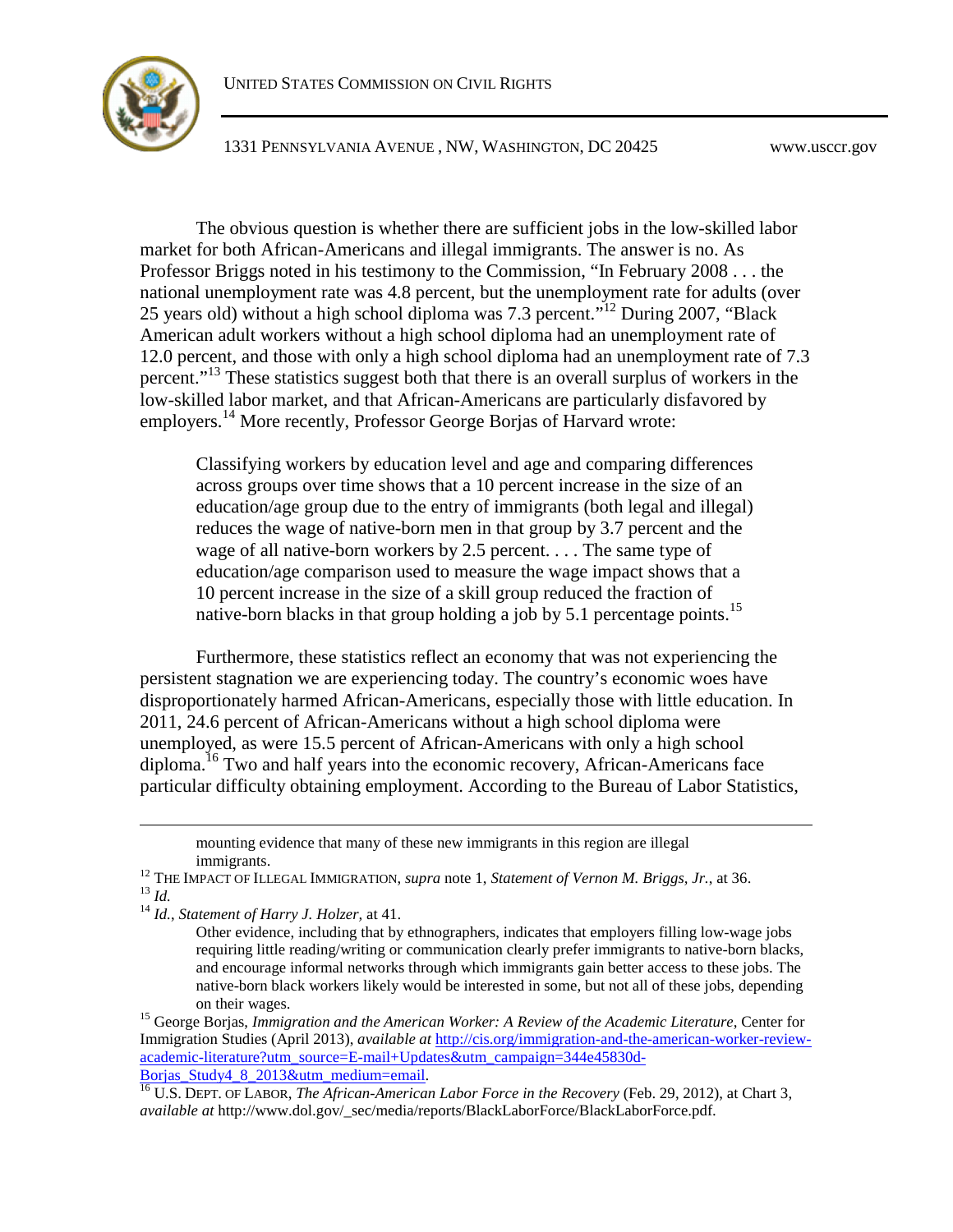UNITED STATES COMMISSION ON CIVIL RIGHTS



1331 PENNSYLVANIA AVENUE , NW, WASHINGTON, DC 20425 www.usccr.gov

the seasonally adjusted January 2013 unemployment rate for all black Americans—not just those with few skills—was 13.8 percent, nearly twice the white unemployment rate of 7.0 percent.<sup>[17](#page-3-0)</sup> The economy has a glut of low-skilled workers, not a shortage.

Not only do illegal immigrants compete for jobs with African-Americans, but that competition drives down wages for the jobs that are available. Harvard professor George Borjas writes:

Illegal immigration reduces the wages of native workers by an estimated \$99 to \$118 billion a year . . . . A theory-based framework predicts that the immigrants who entered the country from 1990 to 2010 reduced the average annual earnings of American workers by \$1,396 in the short run. Because immigration (legal and illegal) increased the supply of workers unevenly, the impact varies across skill groups, with high school dropouts being the most negatively affected group.<sup>[18](#page-3-1)</sup>

Immigration, both legal and illegal, resulted in a disproportionately large increase in the number of high school dropouts in the labor pool. This caused a drop in wages among the poorest and least-educated members of the workforce.<sup>[19](#page-3-2)</sup> As discussed above, these people are disproportionately likely to be African-American men. Furthermore, there is evidence that wages for these men have not just failed to increase as much as they would have in the absence of illegal immigration. Their real wages, the number of dollars they take home at the end of the week, have actually diminished. Julie Hotchkiss, a research economist and policy advisor at the Federal Reserve Bank of Atlanta, estimated that "as a result of this growth in the share of undocumented workers, the annual earnings of the average documented worker in Georgia in 2007 were 2.9 percent (\$960) lower than they were in 2000. . . . [A]nnual earnings for the average documented worker in the leisure and hospitality sector in 2007 were 9.1 percent (\$1,520) lower than they were in

<span id="page-3-2"></span><sup>19</sup> *Id.*:

<span id="page-3-0"></span><sup>17</sup> BUREAU OF LABOR STATISTICS, *Employment situation summary* (Feb. 1, 2013), *available at* http://www.bls.gov/news.release/empsit.nr0.htm.

<span id="page-3-1"></span><sup>18</sup> Borjas, *supra* note 15.

<sup>[</sup>The simulation] shows that immigration particularly increased supply at the bottom and top of the education distribution. Immigration increased the effective number of hours supplied by high school dropouts to 25.9 percent, and those of workers with more than a college degree by 15.0 percent. In contrast, immigration increased the number of hours supplied by workers with 12 to 15 years of school by only 6 to 8 percent. Overall, immigration increased effective supply by 10.6 percent during the two-decade period. Because of the skewed nature of the supply shift, the simulation shows that immigration particularly affected the wage of native workers at the two ends of the education distribution. The large supply increase experienced by high school dropouts decreased the wage of this group by 6.2 percent in the short run and 3.1 percent in the long run. Similarly, the wage declines for the most highly skilled workers (those with more than a college degree) were 4.1 percent in the short run and 0.9 percent in the long term.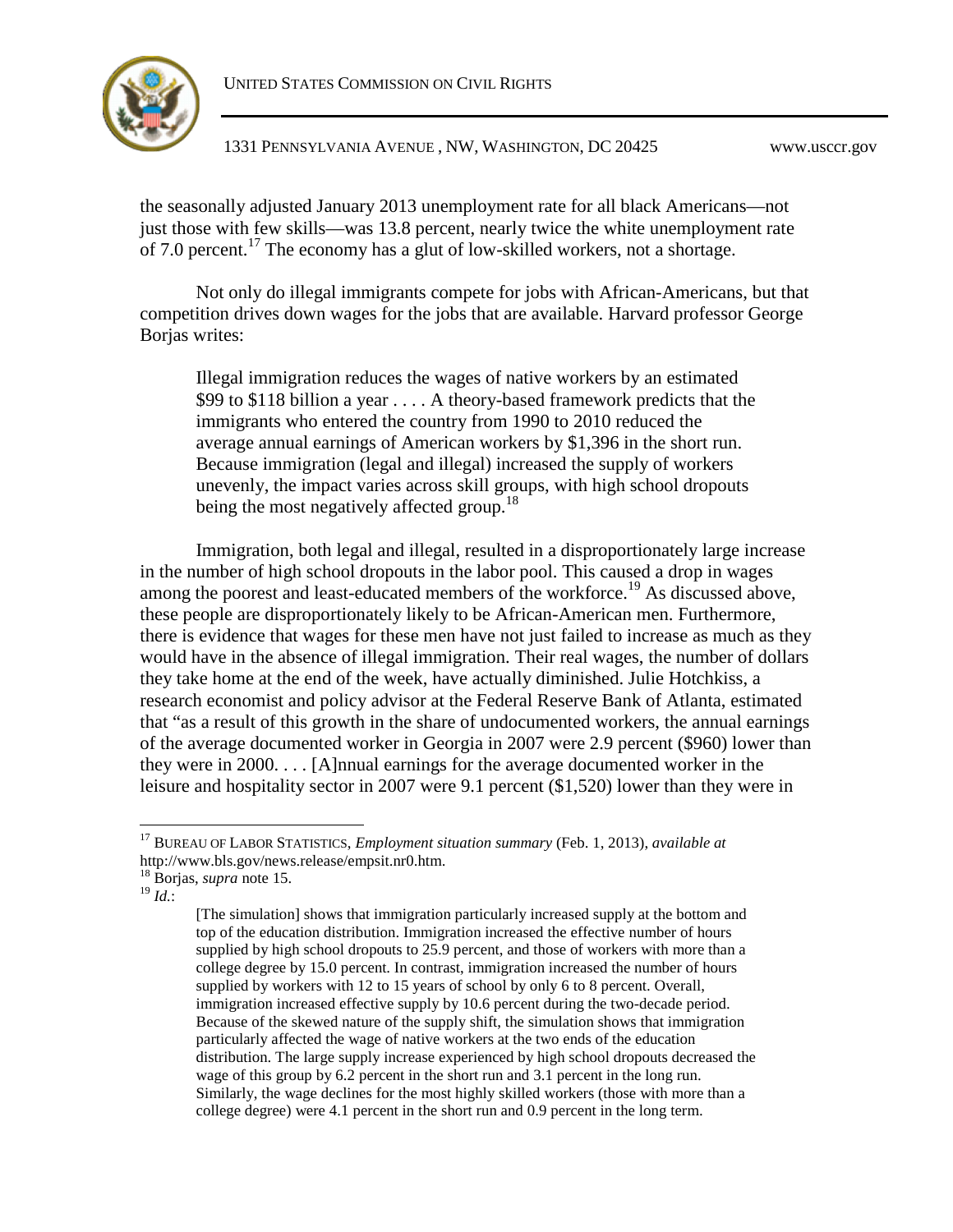

[20](#page-4-0)00."<sup>20</sup> A \$960 annual decrease may not seem like much to a lawyer or a doctor. But as President Obama noted in regard to the 2012 payroll tax cut extension, an extra \$80 a month makes a big difference to many families: "It means \$40 extra in their paycheck, andthat \$40 helps to pay the rent, the groceries, the rising cost of gas  $\dots$ ."<sup>21</sup>

The consequences of illegal immigration for black men and the black community in general are not limited to wages. In another study, Borjas found that lower wages and fewer jobs also correlate with an increase in the black incarceration rate.

Our study suggests that a 10% immigrant-induced increase in the supply of a particular skill group is associated with a reduction in the black wage of 2.5%, a reduction in the black employment rate of 5.9 percentage points, and an increase in the black institutionalization rate of 1.3%. Among white men, the same 10% increase in supply reduces the wage by 3.2%, but has much weaker employment and incarceration effects: a 2.1 percentage-point reduction in the employment rate and a 0.2 percentagepoint increase in the incarceration rate. It seems, therefore, that black employment and incarceration rates are more sensitive to immigration rates than those of whites. $^{22}$  $^{22}$  $^{22}$ 

Both lower wages and incarceration likely contribute to one of the most serious problems facing the African-American community today: the dearth of intact nuclear families. The disintegration of the black family began to accelerate during the 1960s. It is one of the great tragedies of modern America that the disintegration of the African-American family has shown no signs of abating.<sup>[23](#page-4-3)</sup> Seventy-two percent of African-American children are born out of wedlock.<sup>[24](#page-4-4)</sup> It is now commonly recognized that children born out of wedlock are far more likely to experience a host of negative outcomes than are children raised by their own biological, married parents. $^{25}$  $^{25}$  $^{25}$ 

<span id="page-4-0"></span><sup>20</sup> THE IMPACT OF ILLLEGAL IMMIGRATION, *supra* note 1, at 46.

<span id="page-4-1"></span><sup>&</sup>lt;sup>21</sup> Amie Parnes, *Obama: Payroll tax cut extension will help with higher gas prices*, THE HILL, Feb. 21, 2012, *available at* http://thehill.com/blogs/e2-wire/e2-wire/211765-obama-payroll-tax-cut-extension-willhelp-with-higher-gas-prices.

<span id="page-4-2"></span><sup>22</sup> George J. Borjas, Jeffrey Grogger, and Gordon Hanson, *Immigration and the Economic Status of African-American Men*, 77 ECONOMICA 255, 256 (2010).

<span id="page-4-3"></span><sup>23</sup> Kay Hymowitz, *The Black Family: 40 Years of Lies*, CITY JOURNAL (Summer 2005), available at http://www.city-journal.org/html/15\_3\_black\_family.html.

<span id="page-4-4"></span><sup>&</sup>lt;sup>24</sup> Jesse Washington, *Blacks struggle with 72 percent unwed mothers rate*, ASSOCIATED PRESS, Nov. 7, 2010, available at http://www.nbcnews.com/id/39993685/ns/health-womens\_health/t/blacks-strugglepercent-unwed-mothers-rate/#.UWR6fZPvvn4.

<span id="page-4-5"></span><sup>25</sup> *See id.* ("Children of unmarried mothers of any race are more likely to perform poorly in school, go to prison, use drugs, be poor as adults, and have their own children out of wedlock."); *see also* W. Bradford Wilcox and Jeffrey Dew, *Protectors or Perpetrators: Fathers, Mothers, and Child Abuse and Neglect*,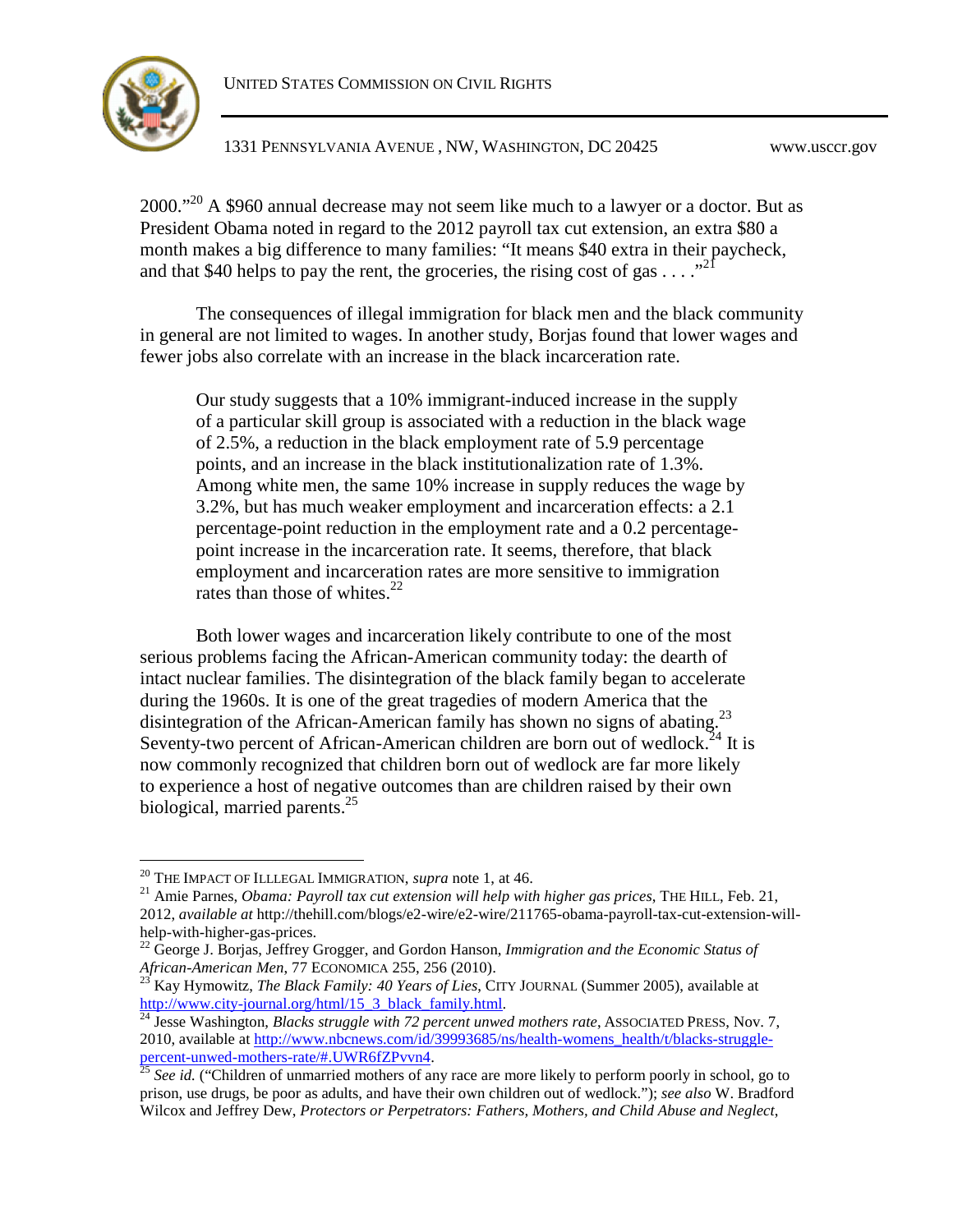

Married men are more likely to be employed and to have higher earnings than unmarried men, although the relationship between marriage and economic success is complex. However, it is obvious that men who are unemployed or are incarcerated are far less appealing prospective spouses than men who hold down a steadyjob.<sup>26</sup> Yet there are fewer and fewer jobs available—and at lower wages— for men in traditionally masculine industries.<sup>[27](#page-5-1)</sup> Giving amnesty to illegal immigrants would only exacerbate this problem facing low-skilled men, who are disproportionately African-American. The dearth of job opportunities gives these men less confidence in their ability to support a family, and gives women reason to fear that these prospective husbands will be only another mouth to feed.

Granting amnesty to illegal immigrants will only further harm African-American workers. Not only will the low-skilled labor market continue to experience a surplus of workers, making it difficult for African-Americans to find job opportunities, but African-Americans will be deprived of one of their few advantages in this market. Some states require private employers to use E-Verify to establish that their workers are in the country legally. This levels the playing field a bit for African-Americans. If illegal immigrants are granted legal status, this small advantage disappears.

Furthermore, recent history shows that granting amnesty to illegal immigrants will encourage more people to come to the United States illegally. The 1986 amnesty did not solve the illegal immigration problem. To the contrary, that amnesty established the

Center for Marriage and Families (Feb. 2008), available at http://www.wbradfordwilcox.com/Dad.abuse.pdf:

> [A] 1996 federal study found that the overall rate of child maltreatment among singleparent households was nearly double that of two-parent families: 27.3 children per 1,000 were maltreated in single-parent families, whereas 15.5 children per 1,000 were maltreated in two-parent families. Another study found that 7 percent of children who had lived with a single parent had been sexually abused, compared to 4 percent of children who lived in an intact, biological family. Still another study found that children were half as likely to suffer physical abuse involving a traumatic brain injury when they lived in a household with their father, compared to children living in a fatherless family.

> Research also indicates that children living in stepfamilies are more likely to suffer from abuse. One study by David Finkelhofer of the University of New Hampshire and his colleagues found that "children currently living in single parent and stepfamilies had significantly greater lifetime exposure than those living with two biological or adoptive parents" to five different forms of victimization—sexual assault, child maltreatment, assault by peers or siblings, being a victim of a crime, or witnessing violence. Other studies have found that children are markedly more likely to be killed or sexually abused by stepfathers, compared to children living in an intact, married household.

<span id="page-5-1"></span><span id="page-5-0"></span><sup>26</sup> See Hannah Rosin, THE END OF MEN (2012) 8-10 (a single mother's description of her daughter's underemployed father as "one less granola bar for the two of us"). <sup>27</sup> *Id.* at 71–97 (2012).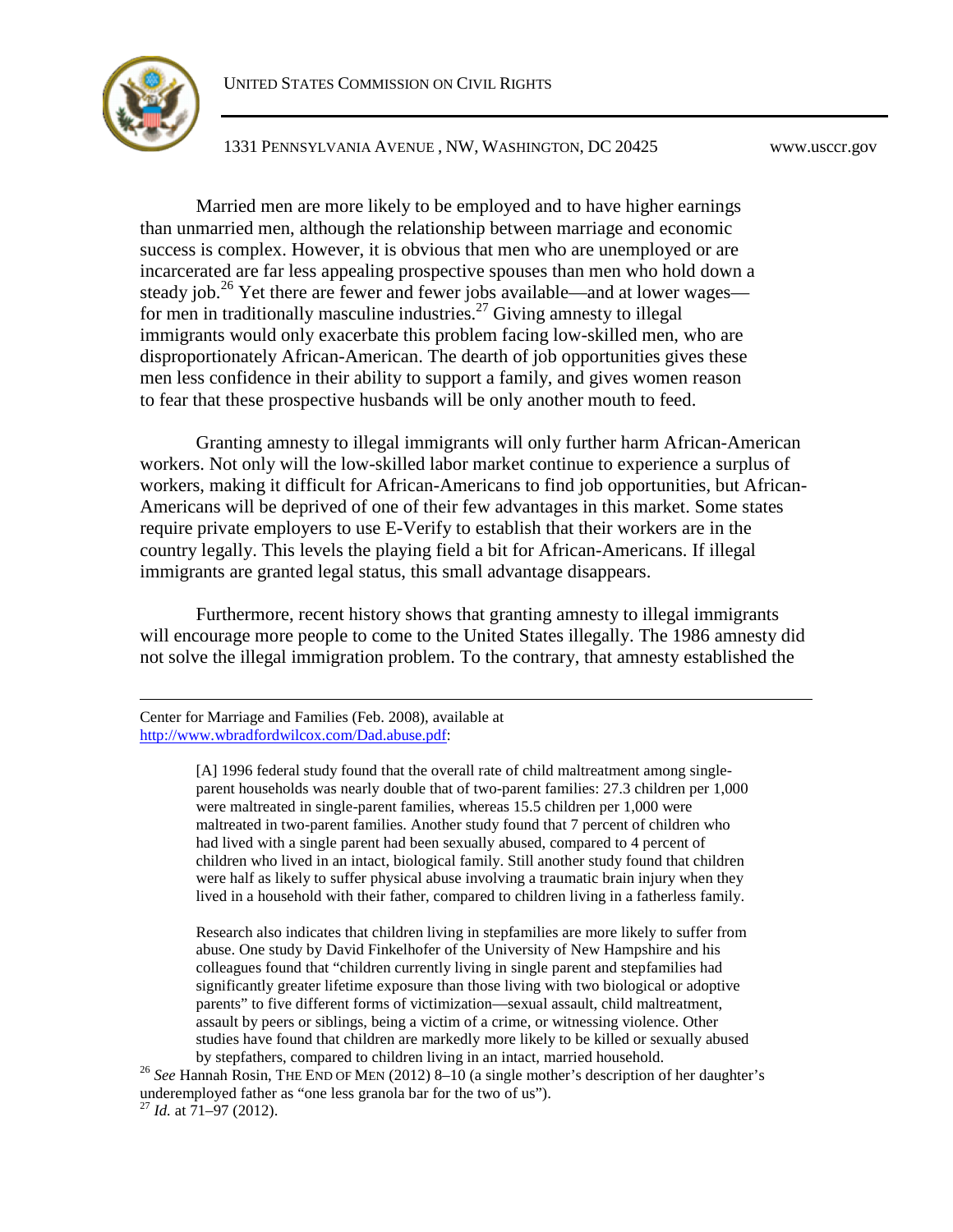



precedent that if you come to America illegally, eventually you will obtain legal status. Thus, it is likely that if illegal immigrants are granted legal status, more people will come to America illegally and will further crowd African-American men (and other low-skilled men and women) out of the workforce.

Before the federal government decides to grant legal status to illegal immigrants, due deliberation should be given to what effect such grant will have on the employment and earnings prospects of low-skill Americans generally and black Americans specifically. We respectfully submit that granting such legal status is not without substantial costs to American workers.

Sincerely,

Abigail Thernstrom Vice Chair

Peter Kirsanow Commissioner

 $1 C$ Ste

Gail Heriot Commissioner

Cc: Congressional Black Caucus